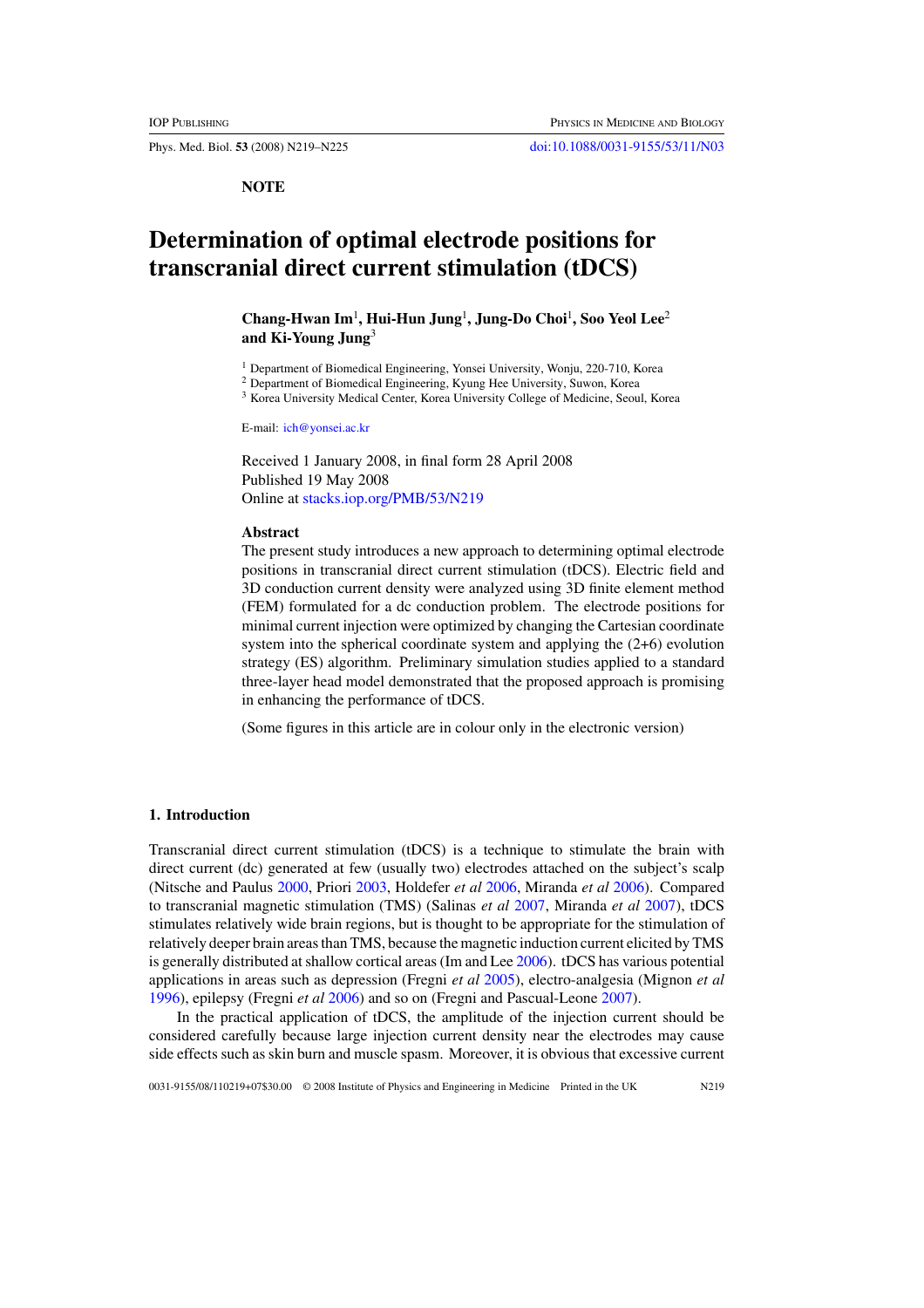injection causes unnecessarily widespread brain activation. Considering these two aspects, it is desirable to reduce the injection current to a minimal value, while maintaining the desired amount of current at a target brain area. Since for a given head model the current density distribution is influenced only by the scalp electrodes locations, injecting the minimal current can be realized by optimizing the electrode locations. This problem is equivalent to a simpler problem searching for two electrode locations which can generate maximum current flow at the target brain area with a fixed injection current.

In the present study, the positions of the two scalp electrodes were optimized by transforming the position parameters in a Cartesian coordinate system into angle parameters in a spherical coordinate system and applying the  $(2+6)$  evolution strategy (ES) algorithm (Im *et al* [2004\)](#page-5-0). 3D finite element method (FEM) formulated for a dc conduction problem was used for the electric field analysis (Jin [2002\)](#page-5-0). We applied the proposed approach to two case studies, for which a standard three-layer head model was used.

## **2. Methods and materials**

#### *2.1. Problem definition and finite element method (FEM)*

Analysis of conduction current density is essential in the analysis of electrical stimulation systems. Conventional studies have used a simplified head model (Miranda *et al* [2006\)](#page-6-0) or a single slice brain model (Holdefer *et al* [2006\)](#page-5-0) for the numerical analysis of the 3D conduction current. In the present study, full 3D analysis was performed using a 3D steady-state FEM solver. Figure [1](#page-2-0) shows a head model used for the present simulation study, which consists of scalp, skull and cerebrospinal fluid (CSF) regions. Since the inhomogeneous electrical conductivity distribution of a human head cannot be estimated accurately even with the currently best imaging modalities, we used well-known effective electrical conductivity values of the head structures. The effective electrical conductivity values for the scalp, skull and CSF regions were set to be 0.22, 0.014 and 1.79 (S m−<sup>1</sup> ), respectively (Haueisen *et al* [1997\)](#page-5-0). The finite element model was extracted from structural MRI data of a standard brain atlas [\(http://www.mrc-cbu.cam.ac.uk/Imaging/Common/mnispace.shtml#evans](http://www.mrc-cbu.cam.ac.uk/Imaging/Common/mnispace.shtml#evans_proc) proc) and tessellated into 118,433 tetrahedral elements with 19,981 nodes, using CURRY5 for windows (Compumedics, Inc., El Paso, TX) and a free mesh generation software package *Tetgen* [\(http://tetgen.belios.de\)](http://tetgen.belios.de). Considering very low frequency (*<*2 Hz) current conduction, the following quasi-static Laplace equation was used as the governing equation of FEM:

$$
\nabla \cdot (\sigma \nabla V) = 0,\tag{1}
$$

where  $\sigma$  and *V* represent the electrical conductivity and electric potential, respectively. We have used a first-order finite element formulation and an ICCG matrix solver (Jin [2002\)](#page-5-0). The two scalp electrodes were modeled as two nodes having different Dirichlet-type boundary values (0 V and 1 V).

## *2.2. Optimization of electrode locations*

The aim of the present study was to search for two optimal electrode positions which can generate a desired current vector toward a certain direction at a target brain area, with minimal current injection. This problem is equivalent to a simpler problem searching for two electrode locations which can generate maximal current toward a certain direction at the target brain area, with fixed current injection. As aforementioned, we imposed fixed boundary conditions (0 V and 1 V) to two electrode locations in order to solve the latter problem. The simplest way to determine the optimal electrode locations is to evaluate the current value at the target position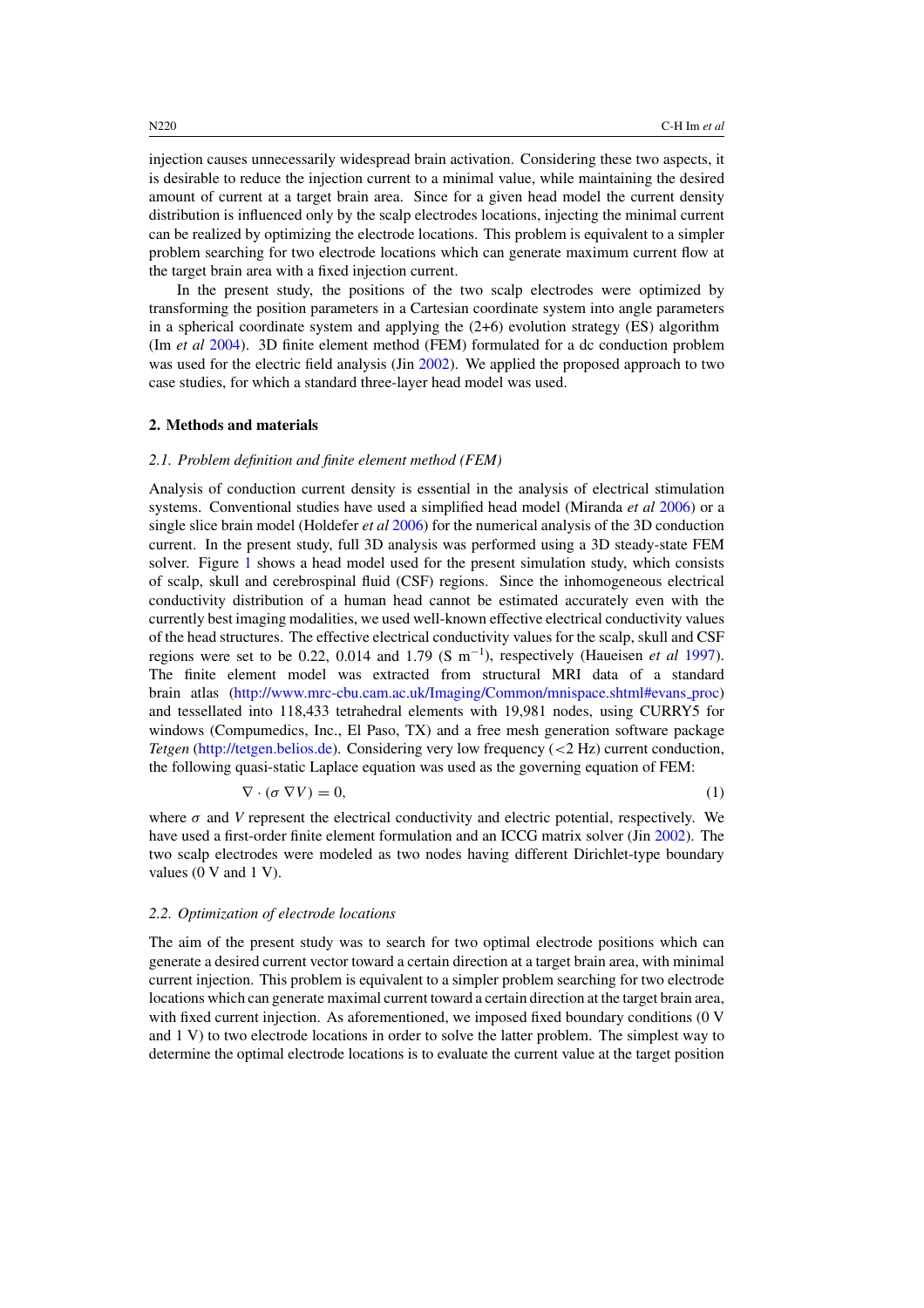<span id="page-2-0"></span>

**Figure 1.** A finite element head model used for the present simulation study: the effective conductivity values for scalp, skull and CSF regions were set as 0.22, 0.014 and 1.79 (S m<sup>-1</sup>), respectively. The finite element model was extracted from structural MRI data of a standard brain atlas and tessellated into 118,433 tetrahedral elements and 19,981 nodes.

for the every possible combination of two nodes on the outmost boundary. Considering the large number of boundary nodes (2342 nodes) and heavy computational cost of FEM, however, such exhaustive scanning was not practical.

Inspired by the fact that the shape of the scalp surface can be roughly approximated as a sphere, we transformed the location parameters in a Cartesian coordinate system into angle parameters in a spherical coordinate system. First, the center of the head was approximately determined by searching for the best-fitting sphere. Then, two angles in the spherical coordinate ( $\theta$  and  $\varphi$ ) with respect to the center of the sphere were evaluated for every boundary node. We used four angle parameters  $(\theta_1, \varphi_1), (\theta_2, \varphi_2)$ , representing two scalp electrodes, as the optimization variables. Once the four angle parameters had been determined during the optimization processes, fixed boundary conditions (0 V and 1 V) were imposed at two boundary nodes which have the most similar angle parameters. Then, the (2+6) evolution strategy (ES) with an improved selection scheme was applied to the optimization (Im *et al* [2004\)](#page-5-0). The population sizes 2 and 6 were determined empirically after some preliminary simulations. The range of  $\theta$  was set as (0<sup>°</sup>, 120<sup>°</sup>), in order to prevent electrodes from being attached on the bottom of the head model. The range of  $\varphi$  was set as (0<sup>°</sup>, 360<sup>°</sup>). The ES iteration continued until the quality of solutions was not improved any more or the mutation range decreased to be smaller than a predetermined level (0.1% of the initial mutation range).

#### **3. Simulation results**

For the simulation model presented in figure 1, we first placed a test target point at a central posterior region (around the occipital area). The target point was arbitrarily selected without considering any physiological meanings. The optimization processes elucidated in the previous section were then applied. Figure [2](#page-3-0) shows the location of the target position and the two electrode locations obtained after 123 ES iteration, where the results were viewed from two different viewpoints. In the simulation, the current direction at the target position was assumed as superior–anterior to inferior–posterior direction. The streamlines show the directions of the current and their colors represent the magnitude of the current density. To check the convergence characteristics of the optimization process, we applied the ES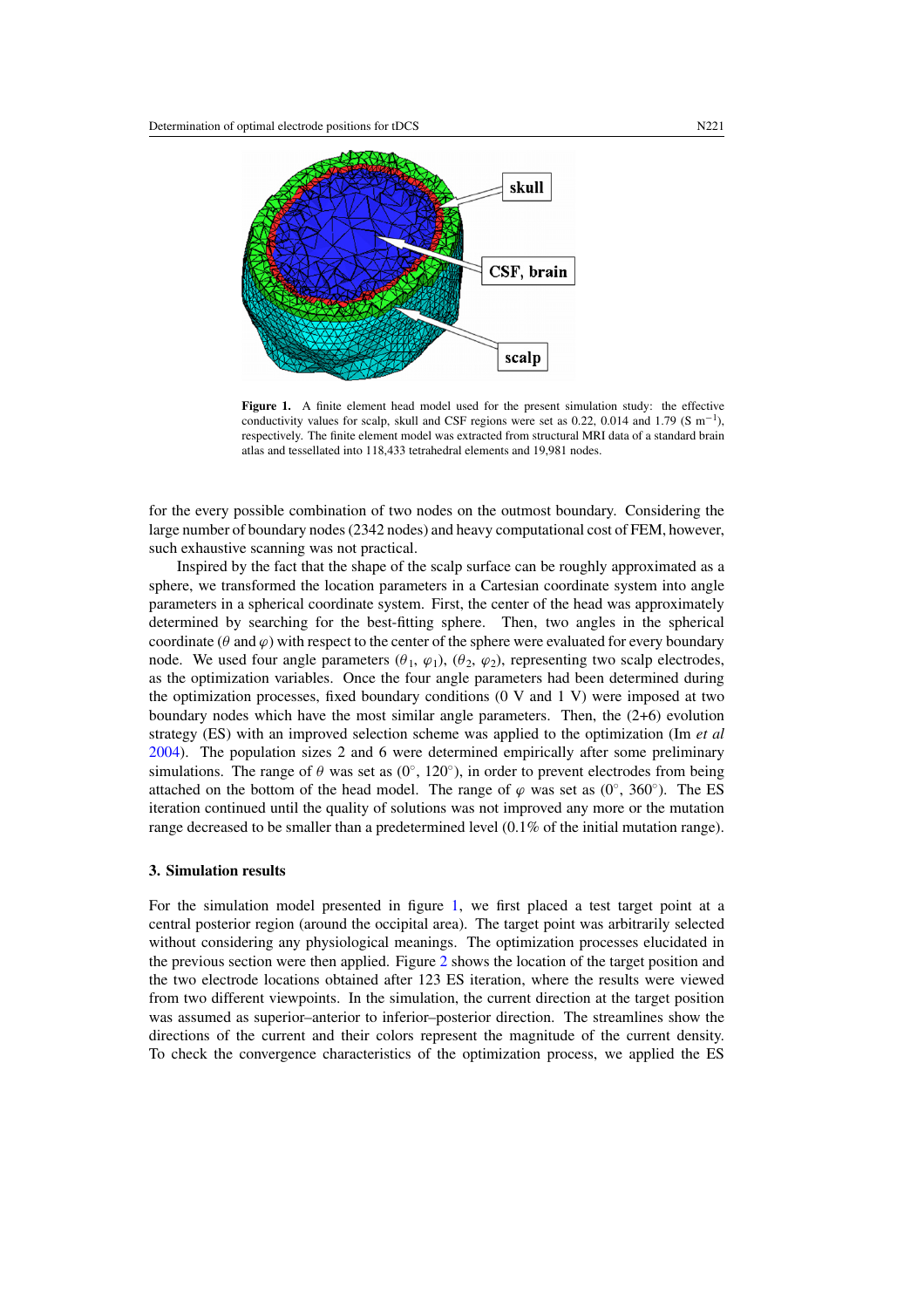<span id="page-3-0"></span>

**Figure 2.** Optimized electrode locations and streamlines of current starting from multiple points around electrode 1, when the target brain area is around central posterior position (A: anterior, P: posterior, R: right, L: left). The two figures were obtained from different viewpoints. The streamlines show the directions of the currents and their colors represent the magnitude of the current density. Note that the density of streamlines does not reflect the current density distribution because they depend on the starting points. The current density at the target was  $0.117 \text{ A m}^{-2}$ .

optimization repeatedly to the same problem. We confirmed from the simulations that the results of the ten executions converged to the same parameters.

Figure [3](#page-4-0) shows another example of the tDCS optimization problem, where the test target point was placed at a slightly deeper brain region (temporal lobe area) than that of the previous example. The optimal electrode locations were determined after 147 ES iterations. We also applied the optimization processes repeatedly and confirmed that the results of the ten independent executions converged to the identical angle parameters.

# **4. Discussions**

In the present study, a new approach to determining optimal locations of stimulation electrodes in a tDCS system was introduced. With the proposed optimization processes using (2+6) ES and 3D FEM, we could readily find out optimal scalp electrode pairs which can stimulate target brain areas with minimal injection current.

In these preliminary simulation studies, an FEM model was constructed from a standard head MRI data set. The proposed approach can be readily applied to individual head model as the recent development of medical image analysis techniques made it easy for us to extract head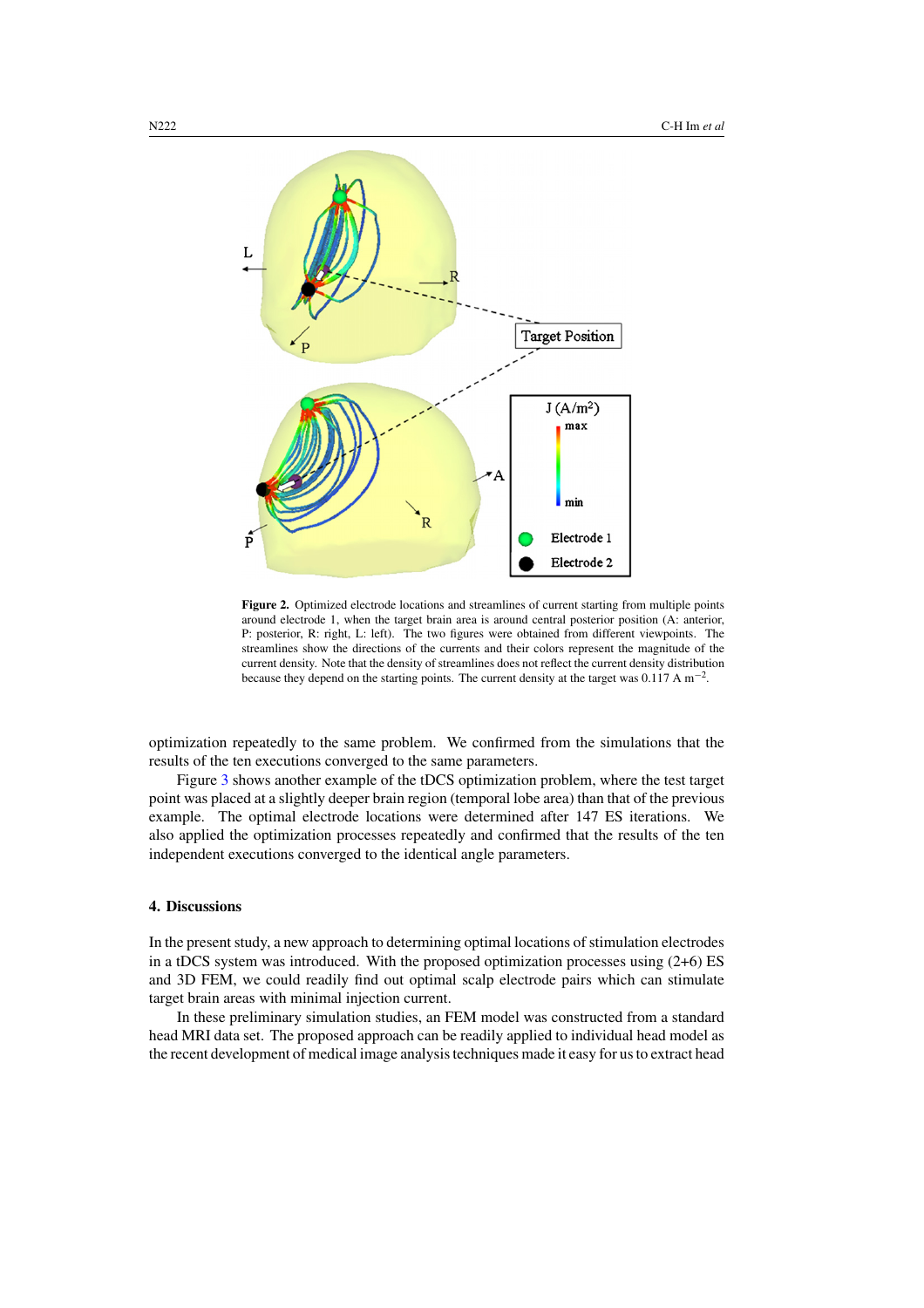<span id="page-4-0"></span>

**Figure 3.** Optimized electrode locations and streamlines of current starting from multiple points around electrode 1, when the target brain area is located in a deeper position (A: anterior, P: posterior, R: right, L: left). The two figures were obtained from different viewpoints. The streamlines show the directions of the currents and their colors represent the magnitude of the current density. Note that the density of streamlines does not reflect the current density distribution because they depend on the starting points. The current density at the target was  $0.077 \text{ A m}^{-2}$ , which is smaller than that of the previous example because the target is further from the electrodes.

structures from individual MRI data sets and generate realistic FEM models. Therefore, once one decides a target brain area and the direction of the current based on neurophysiological consideration (the target direction should be determined carefully considering the direction of cortical pyramidal neurons) in the subject's anatomical brain images, such information can be readily reflected in the proposed optimization processes.

We applied  $(2+6)$  ES as the optimization algorithm, but any other optimization algorithms such as genetic algorithm (GA) and simulated annealing (SA) can be used. According to a recent study (Im *et al* [2004\)](#page-5-0), ES is faster than GA and less likely to be trapped in local minima than SA. In this study, we focused on finding out optimal electrode locations which minimize the injection current, but we expect that the same optimization processes can be applied to other relevant problems in the future, e.g., finding out optimal multiple electrode locations which can activate multiple foci.

One important issue that has to be considered carefully before applying the proposed approach is the computational time. In our preliminary simulations, a single execution of the FEM solver took about 10.2 s in a Pentium IV 3.2 GHz personal computer environment and the first optimization results in figure [2](#page-3-0) were obtained in about 2 h. Therefore, if one wants to obtain just rough electrode locations in practical applications, it is desirable to reduce the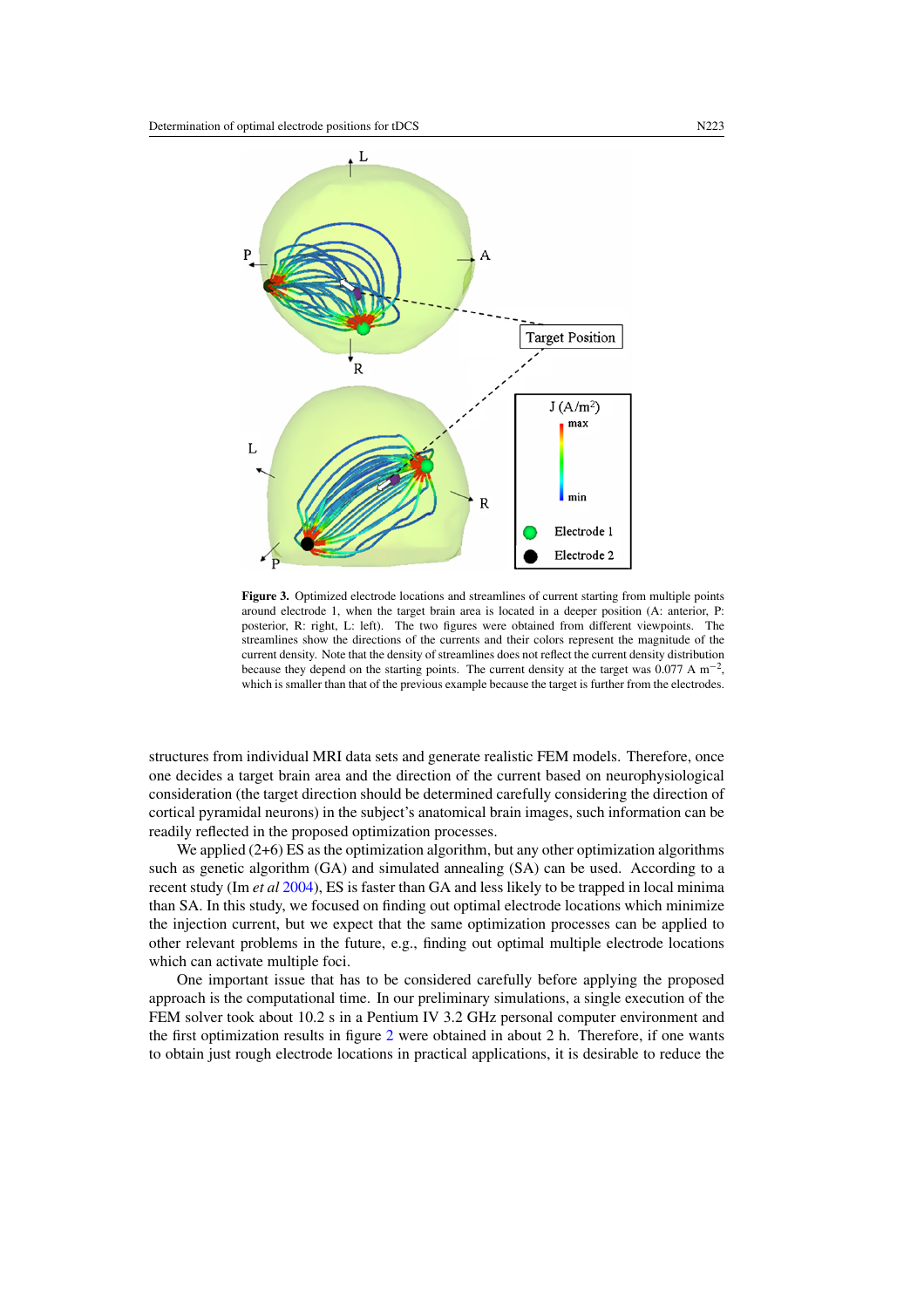<span id="page-5-0"></span>model order (the number of tetrahedral elements). In our future studies, we will perform several simulations with different head models, which can be used to determine the model orders adequate for the specific applications.

As in the other neuroelectromagnetic problems, the tDCS field analysis is hard to verify with *in vivo* experiments because we can hardly measure the electrical current flow directly in the human brain. Therefore, future studies should be focused on the experimental validation of the tDCS field analysis. It is expected that human skull phantom experiments and simultaneous tDCS-EEG recordings might be the alternative options.

In the present simulation study, we did not separate the CSF and brain regions, which have slightly different conductivity values (the effective conductivity values of CSF and brain are 1.79 and 0.22 S m<sup>-1</sup>, respectively), in order to reduce model complexity due to the folded cortical structures. Although the brain region has been often neglected in similar current conduction problems such as EEG forward calculations (Liu *et al* 2002), it can be taken into account in our future studies to enhance the computational accuracy.

As mentioned in the introduction, TMS (including repetitive-TMS) has several advantages over tDCS in that TMS is less invasive and its induced current distribution is more focalized than tDCS. Nevertheless, tDCS is still useful for patients who need long-term or frequent therapy. The patients cannot move their heads at all during the TMS therapy, while they can freely move their heads during the tDCS therapy. The tDCS system can be used even in mobile environments if it is installed in a wheelchair or a bed. We expect that our work will make a contribution to the popularization of tDCS because the approach proposed in the present study can be a potential solution for the targeting and safety issues of the tDCS system.

## **Acknowledgments**

We thank the anonymous reviewers for constructive comments to the original version of the manuscript. This work was supported in part by a grant of the Korea Health 21 R&D Project, Ministry of Health and Welfare, Korea (02-PJ3-PG6-EV07-0002) and in part by a grant (M103KV010016-06K2201-01610) from the Brain Research Center of the 21st Century Frontier Research Program funded by the Ministry of Science and Technology of the Republic of Korea.

#### **References**

- Fregni F, Boggio P S, Nitsche M and Pascual-Leone A 2005 Transcranial direct current stimulation *Br. J. Psychiatry* **186** [446–7](http://dx.doi.org/10.1192/bjp.186.5.446)
- Fregni F and Pascual-Leone A 2007 Technology insight: noninvasive brain stimulation in neurology-perspectives on the therapeutic potential of rTMS and tDCS *Nat. Clin. Pract. Neurol.* **3** [383–93](http://dx.doi.org/10.1038/ncpneuro0530)
- Fregni F, Thome-Souza S, Nitsche M A, Freedman S D, Valente K D and Pascual-Leone A 2006 A controlled clinical trial of cathodal DC polarization in patients with refractory epilepsy *Epilepsia* **47** [335–42](http://dx.doi.org/10.1111/j.1528-1167.2006.00426.x)
- Haueisen J, Ramon C, Eiselt M, Brauer H and Nowak H 1997 Influence of tissue resistivities on neuromagnetic fields and electric potentials studied with a finite element model of the head *IEEE Trans. Biomed. Eng.* **44** [727–35](http://dx.doi.org/10.1109/10.605429)
- Holdefer R N, Sadleir R and Russell M J 2006 Predicted current densities in the brain during transcranial electrical stimulation *Clin. Neurophysiol.* **117** [1388–97](http://dx.doi.org/10.1016/j.clinph.2006.02.020)
- Im C H, Jung H K, Han J Y, Lee H R and Lee S Y 2004 Fast and robust localization of brain electrical sources using evolution strategies *Int. J. Appl. Electromech.* **20** 197–203
- Im C H and Lee C 2006 Computer-aided performance evaluation of a multi-channel transcranial magnetic stimulation system *IEEE Trans. Magn.* **42** [3803–8](http://dx.doi.org/10.1109/TMAG.2006.883913)

Jin J 2002 *The Finite Element Method in Electromagnetics* 2nd edn (New York: Wiley)

Liu A K, Dale A M and Belliveau J W 2002 Monte Carlo simulation studies of EEG and MEG localization accuracy *Hum. Brain Mapp.* **16** [47–62](http://dx.doi.org/10.1002/hbm.10024)